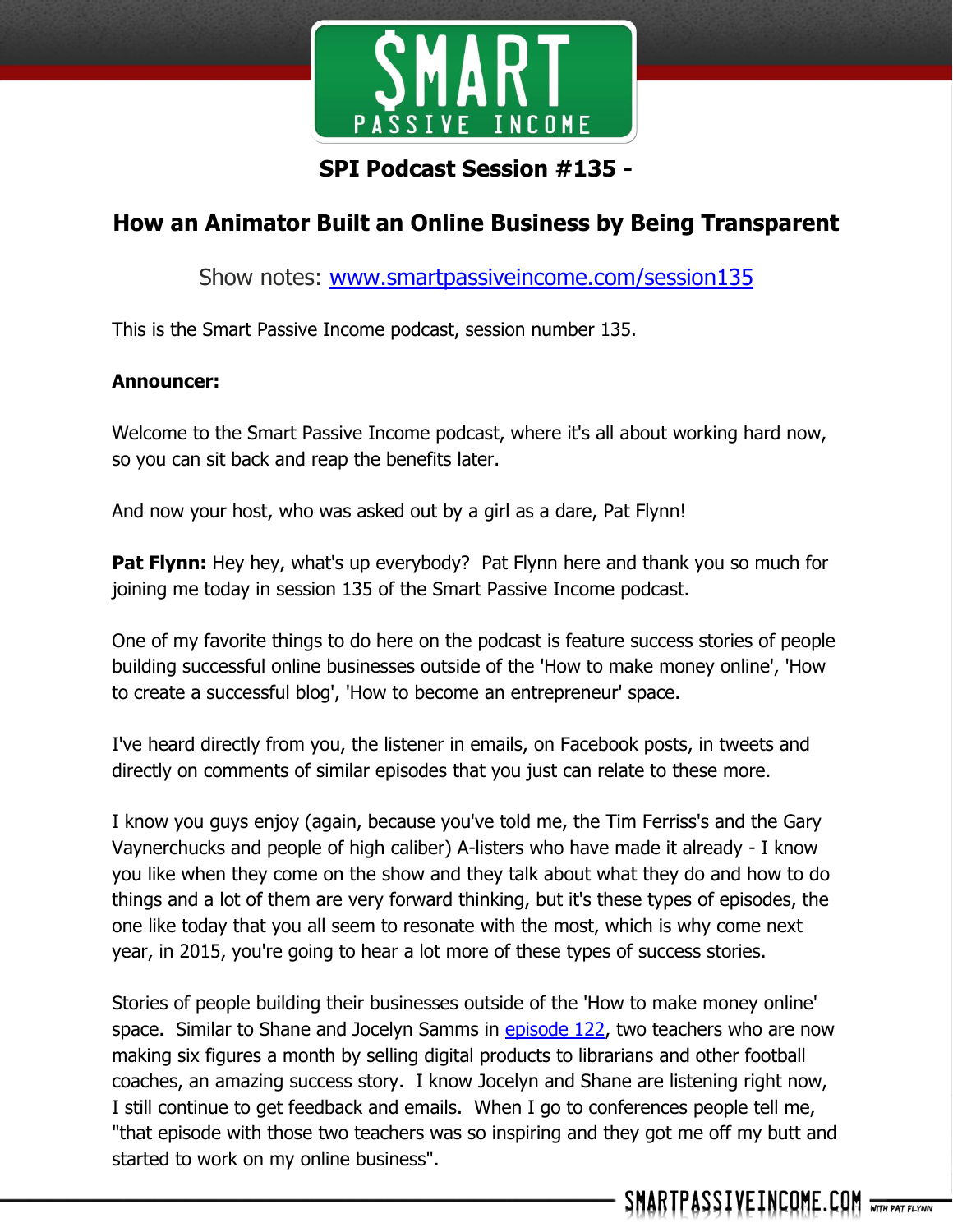

I can't tell you how often I hear that. I hear that about other episodes I've done with similar success stories like the one with [Lain Ehmann](http://www.smartpassiveincome.com/how-to-monetize-a-hobby/) who had made six figures in the scrapbooking industry. I'm not even kidding, I'll link to that in the show notes as well.

I'm really excited about this episode because this is another one of those success stories. This is Morr Moras who is an animator. He's an animator, so he's on the computer creating digital movies and things like that. He's built an online business by being transparent in the realm, in the world of animation. Without further delay, we're going to get into his story. I'm so happy to welcome Morr Moras from [BloopAnimation.com.](http://bloopanimation.com/)

Hey, what's up SPI listeners? Another great interview today with Morr Moras. He's here. What's up Morr? Welcome to the show.

**Morr Moras:** Hey Pat, how are you doing?

**Pat Flynn:** I'm doing great and I want to thank you for emailing me, reaching out and telling me your story because it's so incredible what you've done in an industry that isn't really akin to doing stuff in the online internet marketing type of way. We've had episodes in the past with creative types and those were really popular because those types of people don't really see or even take advantage of what's out there.

First of all, before we get into the strategies and tactics and tips you have for everybody, just tell us about yourself, what is it you do Morr?

**Morr Moras:** I'm a 3D animator, I went to the school of visual arts for computer animation. I graduated a few years ago and kind of during freelance work, which is usually what most people would do after school - I know you did it also as an architect after school. Usually artists would get hired by a studio, or they'll start freelancing and that's it. They do their job, the art, and that's pretty much it.

I feel I took a lot of the online marketing methods and started implementing them into the animation world by creating the website that I have, [bloopanimation.com](http://bloopanimation.com/) that we'll get into later.

I feel that the industry is not really thinking in business senses. I feel like they're thinking a lot like artists and a lot of artists really differentiate the business side of things. They leave the business side out of it, they want to be the best artist and get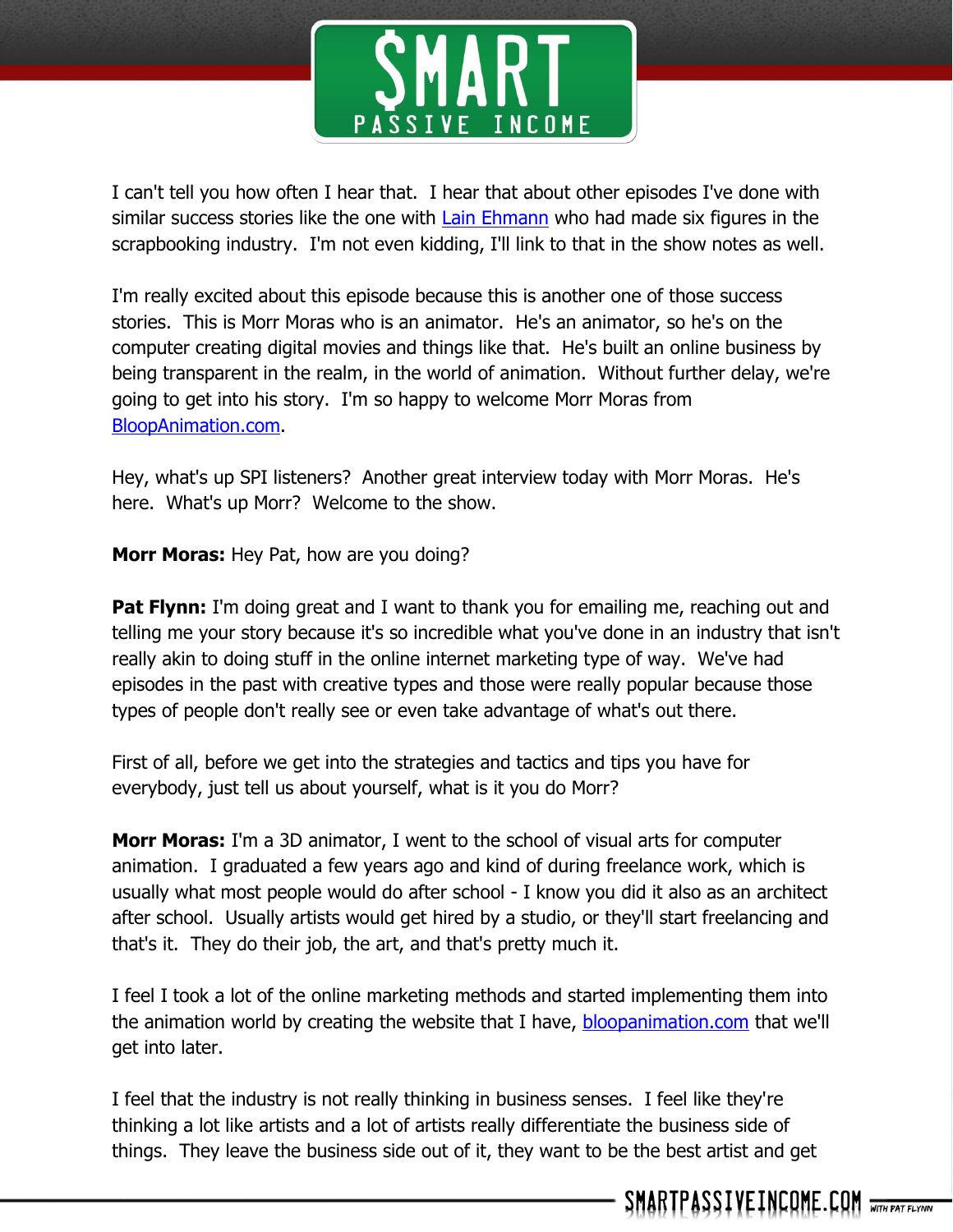

jobs or freelance work without really doing a lot of social marketing and stuff like that, which are much more common in other industries.

**Pat Flynn:** It's really important, especially if you know you have something great. Especially if you want to share it with the world.

In order to really get the most out of it, you have to take advantage of these things. It's just like how a lot of us spend time writing content on our blogs, we spend all this time and effort and energy writing and then we just expect that after it's posted that it's going to viral, which might happen but not really.

**Morr Moras:** That's really funny because that's one of the first lessons I've learned. As a creative person, as a person who wants to make stuff for an audience, I always assumed that I will make something and people will just want to watch it. I created a short film after graduation, I posted it, it was on YouTube and Vimeo. I also created an animated web series during school. I really wanted to create stuff out there.

What I've learned while doing it is kind of hard, nobody cares about what you have to say - that's just in general. But then I learned that nobody has to care about what I have to say, yet.

Nothing that I'll make is going to be automatically interesting. Even if it is interesting, people are not going to watch it, there's too much stuff out there.

**Pat Flynn:** How do we cut through all that noise?

**Morr Moras:** That was one of the lessons I had to learn. When I created the animated web series, I worked so hard on it, I had actors and I produced four whole episodes, which was really hard. Nobody cared and I realized nobody cares about what some person is doing until they get to know them.

When I really learned that lesson was after I finished my film, I created a video - I don't even know why I did it, but I created a video called [How to Make an Animated Movie.](http://www.bloopanimation.com/how-to-make-an-animated-movie/) It was just me for 7 minutes, talking about what really goes into making an animated movie. That movie got so many views so fast. I was so confused. I created all this cool stuff and nobody watched them but then I explained how to make a movie and they watched that more than the movie? It didn't make sense to me at the time and then I realized what was going on.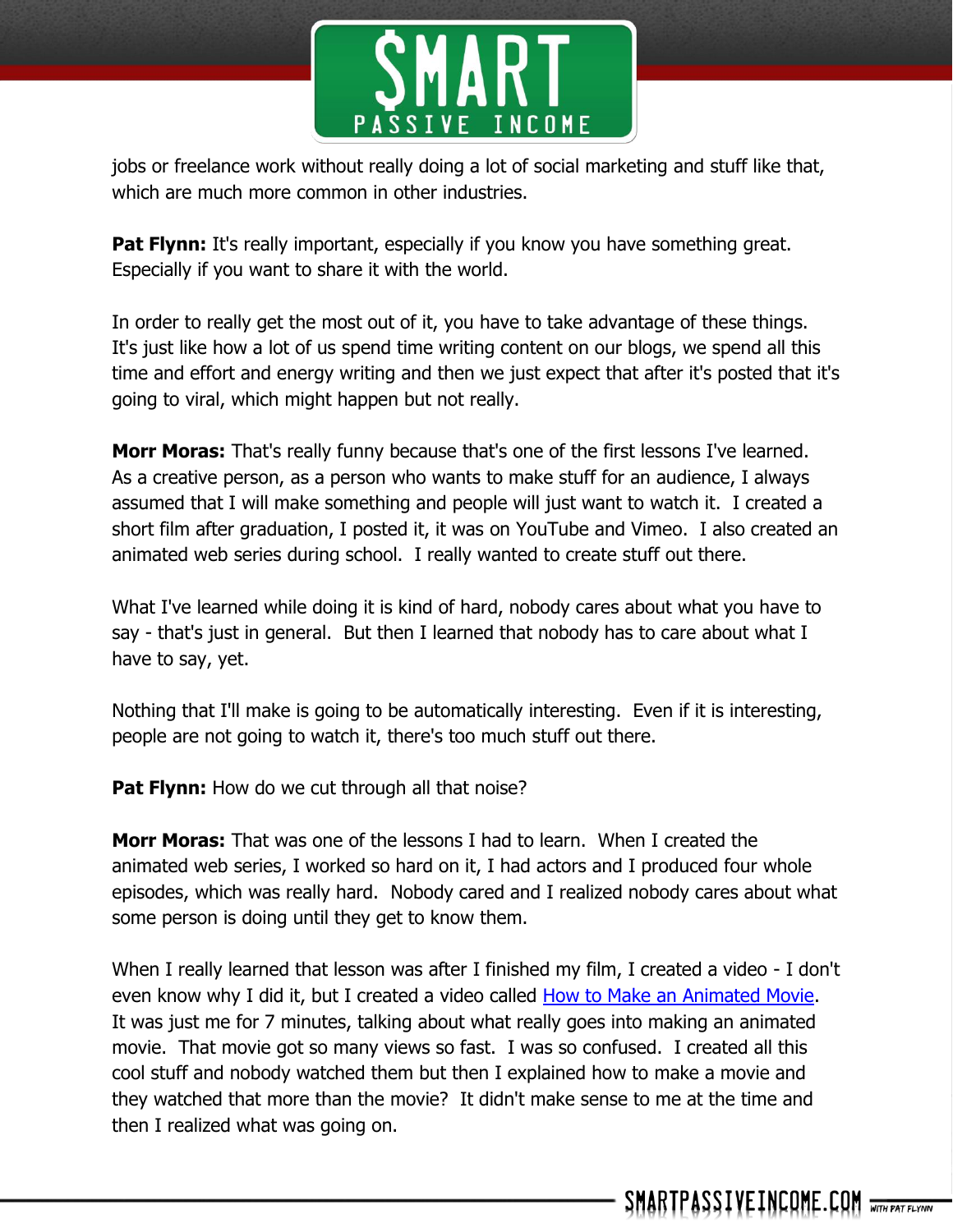

That's much more interesting to people. To teach them and have them learn the process behind what goes into stuff is much more appealing to people.

**Pat Flynn:** I love that, because I sort of do the same thing on my blog, I talk about things that I do and I bring people behind the scenes and talk about what went right and what went wrong. People really appreciate that. Sometimes I think of the things that I love to be a part of and listen to or read or watch movies, books and audio podcasts, what is most interesting to me is how they're creating those things.

For instance, a movie, I love movies but I love even more how those movies are put together. That's why I love watching the DVDs with the bonus section that tells me how they did all this and the things that they've cut out. I love that stuff so that's really cool that you discovered this by accident.

**Morr Moras:** It's funny because I love those things too, it wasn't like a discovery, I already knew that I loved them but I didn't think of making that. It was a bit of a shift in perception. Instead of trying to push content to people who are not ready for it yet, maybe that way I can get them to listen to what I have to say and eventually they'll be interested in the real art that I'm making.

**Pat Flynn:** Is that what happened after this video went crazy? The other stuff that you created before that wasn't getting any pull, people were starting to see it?

**Morr Moras:** A little bit but most of all I realized that this is what I need to do right now. This is working, maybe I can make more of it.

Then somehow I got to your site and also other online marketing - because you know, once you start with one person you start to get all the names and go all over. I really feel like your website was a torch light leading me through the process because I had no idea about online marketing, affiliate marketing, any of the passive income things.

When I saw what you were doing, I thought "What if I just took all those methods that you created in the [Niche Site Duel,](http://nichesiteduel.com/) and implement exactly the same, just in a completely different industry", instead of showing how to build a website and all the stuff you've done, I'll do it with a film.

That's what I've done. Over a year, I gave everything away, all the time. I created another short film, my second one, the one I'm releasing right now. I did it like an online marketer and not like an artist.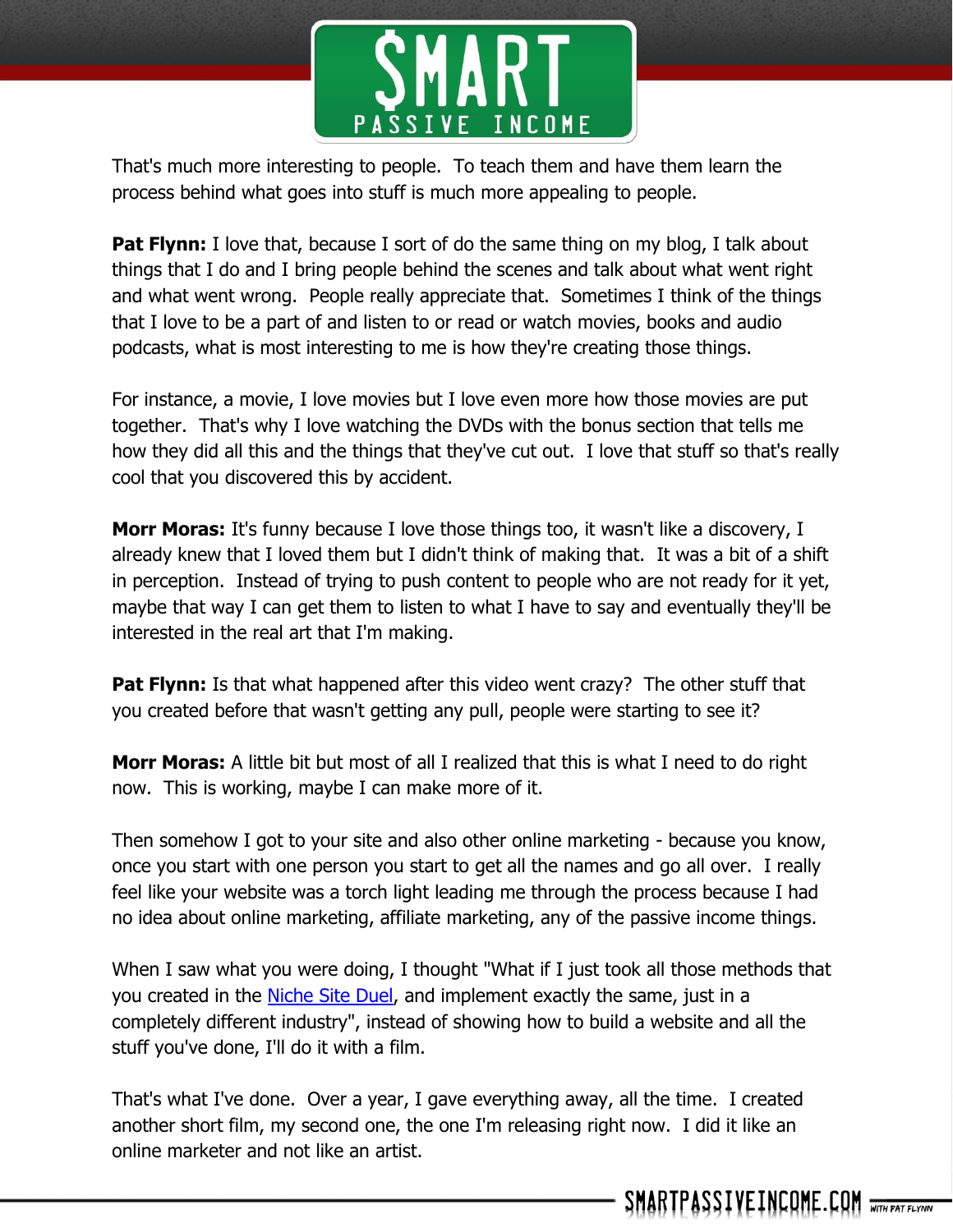

**Pat Flynn:** So Bloop Animation is the website you created and you said you created this about a year ago?

**Morr Moras:** Yeah, I think it was August last year.

**Pat Flynn:** Give us the time line of when things finally started to take off. Was it right when you started it with that first video? What's the process been like for you?

**Morr Moras:** It was kind of slow at the beginning, but there was always a growth and I kind of believed that eventually it will reach a high number. It's not stopping, even though it's really low, I know it's going to work. I don't know how long it's going to take, maybe 2 to 5 years, but I knew that eventually if I keep doing it - which is the hardest part to keep doing it, right?

### **Pat Flynn:** Right.

**Morr Moras:** That's where a lot of people stop after six months or a year. I decided if I don't stop, it can't fail. Now I'm standing on 20-30k unique visitors a month.

**Pat Flynn:** Awesome. I was going to ask you that actually. So 20-30k a month, great, and you're growing.

What are some of the strategies from the Niche Site Duel - for those of you who don't know what that is, I've built sites publicly on [smartpassiveincome.com](http://smartpassiveincome.com/) and showed people exactly how it worked, what I did right, what wrong and those types of things. You can find those at [nichesiteduel.com.](http://nichesiteduel.com/) There's a tab at the top that says Updates for all the reports that I've done.

Tell us, what were the exact strategies you used to help grow Bloop Animation that came from that.

**Morr Moras:** I think, it's hard to pinpoint specific ones. I basically implemented all the general online marketing tactics that they use, lead generation or I'd create a small documentary or eBook to give away to get leads. I worked really hard on a resource page like what you have on your website, or a very clever About page that navigates the viewers in the way you want.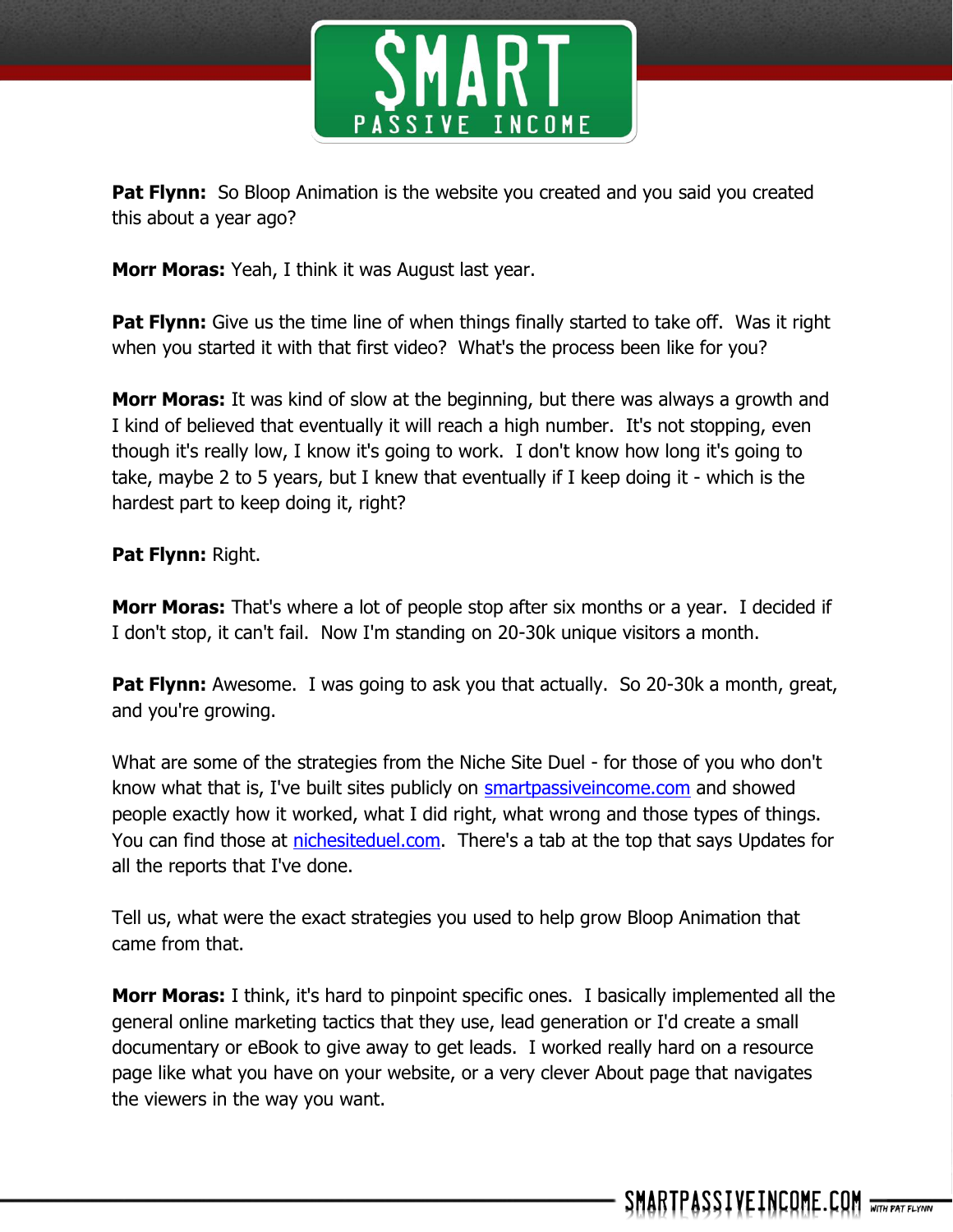

I really think that those things are really not common for artists or people - it was really weird trying to implement all those things in such a different way. I've see those things implemented all over the internet with online marketers and people who talk about making money, but if I Google 'Animation blogs,' it's horrible what you see on the first page of Google, the first four sites look like they're from the 90's. They don't realize all the potential that you can get out of a website like that if you think of it like a business.

I really try to separate the art from the business in my head. I approach it from very different perspectives every time I do something.

**Pat Flynn:** Right. Do you feel like because you're focusing a lot of attention on the business side of stuff, the website, lead generation, like you were saying - and I want to get into some of those details with the resource page and your incentive, but do you feel like you still have the ability to do what you actually set out to do, which is create? Or do you feel that this is taking time away from that? Is it helping you or is it taking time away?

**Morr Moras:** Of course it is going to take some time away because I am putting time into it, but it's giving me so much more so I think it's worth it because I wouldn't get the audience otherwise. If I just focused on the art, it would take 10 times longer to get the same results.

Also because all the work that I do revolves around making the film, I'm kind of killing two birds with one stone. I'm still doing the film but when I'm finished with sound design I'll make a tutorial about sound design. The tutorials kind of write themselves as I do it. I don't have to think of what to do now. It's all built in to the project.

**Pat Flynn:** For everybody out there, let me see if I can sum this up for you in a way that's easy to understand, if you are a creative type or even if you're now, whatever it is that you are creating, you can talk about that process. You could share everything there is about that process. Sort of like like how on Smart Passive Income, I shared how I built websites, well Morr is telling people how he's created these films, which is a great strategy obviously, it's been working for both of us.

I love it because it's giving people an over the shoulder view of what's going on and also it allows people to take action themselves too. Do you have people who follow you more who have taken what you've taught and have created their own stuff?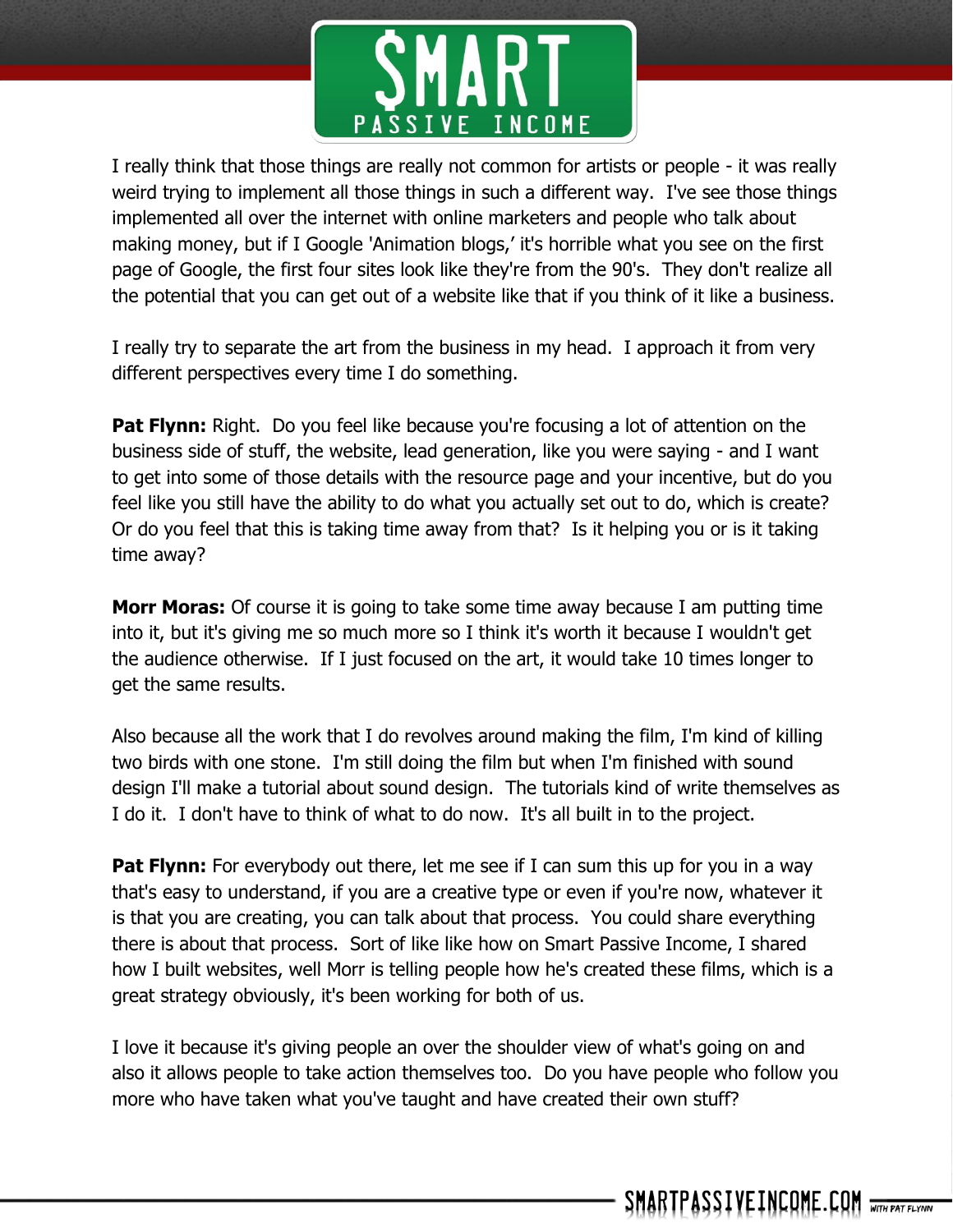

**Morr Moras:** I hope so. Because these projects take such a long time, I think it's still early for me to see if I really got these results yet because if people did start to do something because they were inspired by what I do, it would take so long for them to do it, so I still don't really know. But I do get a lot of emails saying "You inspired me to start doing this or that", "I'm really inspired, I'm going to animate right now". I do get those emails, I just didn't see if any of them actually did anything.

**Pat Flynn:** That's cool. Maybe there's some way you can hold a contest or have everybody give reports on where they're at with their animation.

**Morr Moras:** I've definitely thought about it, to try to get feedback from people who took action and see where they're at.

**Pat Flynn:** That's awesome. Going back to the start of bloopanimation.com, this is like your hub now for everything, where you talk about your processes. What are some strategies you're using to get more traffic to your site? How are you getting people over?

**Morr Moras:** OK, so if we get technical for a little bit, every post that I post, I also publish it on Reddit, my Facebook page and Twitter so that's a default thing to do. StumbleUpon as well. I get a lot of traffic from Reddit actually, do their dedicated animation channels. A lot of people come from there.

**Pat Flynn:** Would you recommend that's a strategy that a lot of people are missing out on is perhaps posting their niche specific stuff on Reddit?

**Morr Moras:** It's just not fun to post there, that's the only problem I have. I always get negative reactions. Everybody there is very intense and they just want to be mad at you for posting. Every time you post some kind of link, they say you're spamming.

**Pat Flynn:** Because you're promoting your own stuff, that's why?

**Morr Moras:** Right, it is but I'm really posting in specific channels that I think the readers would benefit from. Yes, sometimes the reactions are good but there's always going to be people who get mad. It's only on Reddit. I haven't seen it on any other social network. I don't know why they are so hard on you with the stuff you post, and I don't post that often. It's just not a fun environment to post in but it gets so many visitors that I have to do it.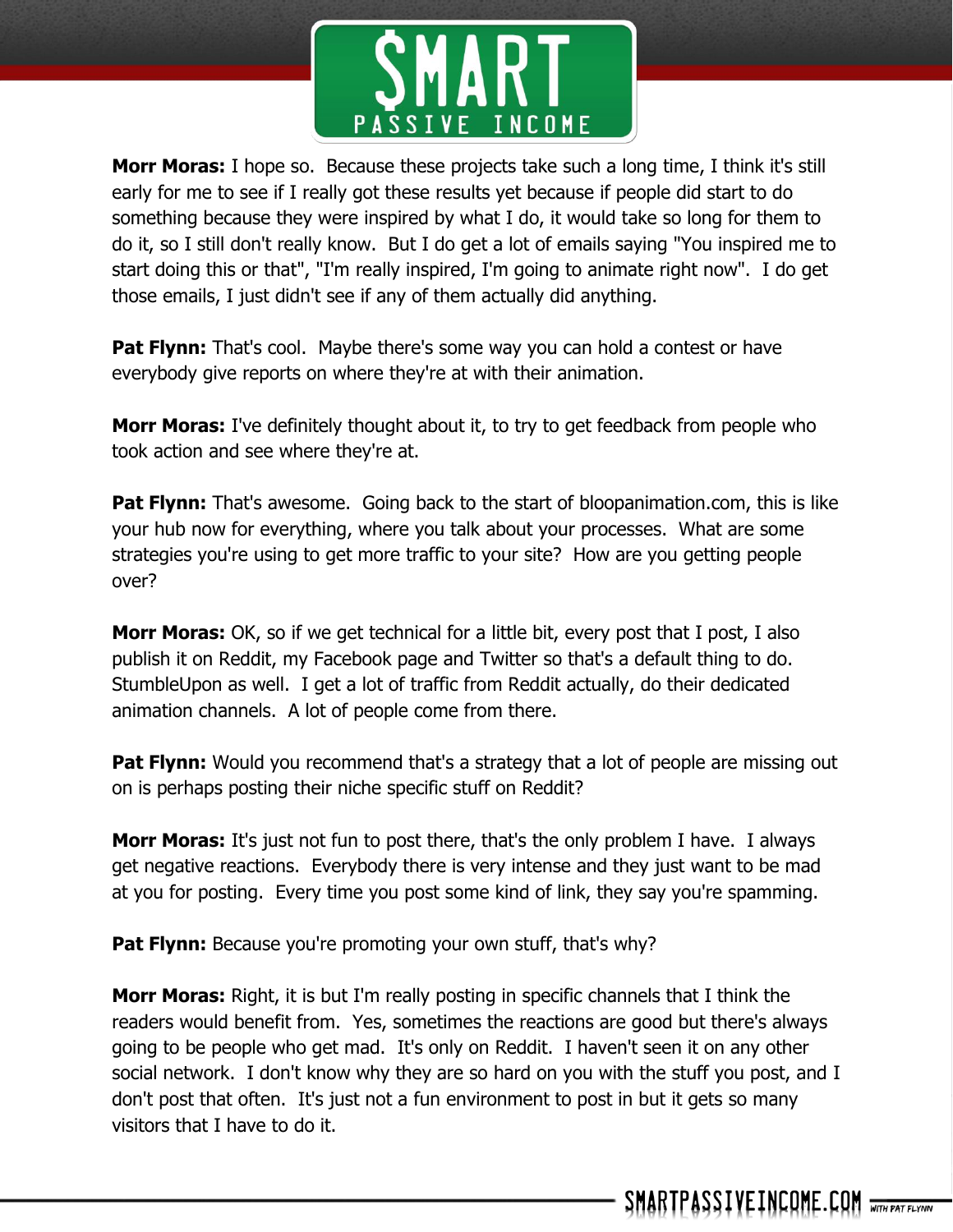

**Pat Flynn:** Wow, that's interesting. So you have this posting regimen, you post your tutorial on Bloop Animation and then you put it on Reddit, on Facebook and on Twitter. What else do you do?

**Morr Moras:** YouTube is my big thing. All I do are video tutorials. I started on YouTube. I had Bloop Animation YouTube channel and then I built the website a month later because I realized these people need to get somewhere. It's not just going to stay on YouTube.

**Pat Flynn:** That's a mistake a lot of people make. They have a great YouTube channel, they have sometimes even hundreds of thousands of subscribers but then they don't really tell them what to do or where to go. There's no way to reach them later because they're only on YouTube.

My guess is that you are doing the right thing and collecting email addresses on the site?

**Morr Moras:** Yes and this is all stuff that I wouldn't have known if I didn't start listening to your podcast and read all of those blogs I have. I wouldn't know to get out of YouTube and build a site and collect emails. I thought "Why do I need to pay for all those emails, it's really expensive. I pay \$20 a month". I didn't see the benefit but then after listening and reading, I do see the benefit. That's my most important thing to get emails. I have about 4000 so far.

**Pat Flynn:** Awesome. Talk about the emails, why are they so important to you?

**Morr Moras:** I just know that all the online marketers can't be wrong. Everybody is saying that this is the most important thing. First I blindly followed that belief. Then I saw that I can communicate with them so often. I started an auto-responder series so whenever a user joins my site, I'm talking to him for three months without doing anything. We have a conversation every week and it's all automatic.

It's so valuable and it's something you can never get with anything else, not Facebook, YouTube, Twitter. Everybody gets the email. Not all the people open it, but not all the people open Facebook too. Or the Facebook status, I think 10% of the Facebook audience see the status when you post it, I think there's some kind of metric.

**Pat Flynn:** I thin, the last I heard was 6-8% average is the reach for any page, which is kind of ridiculous.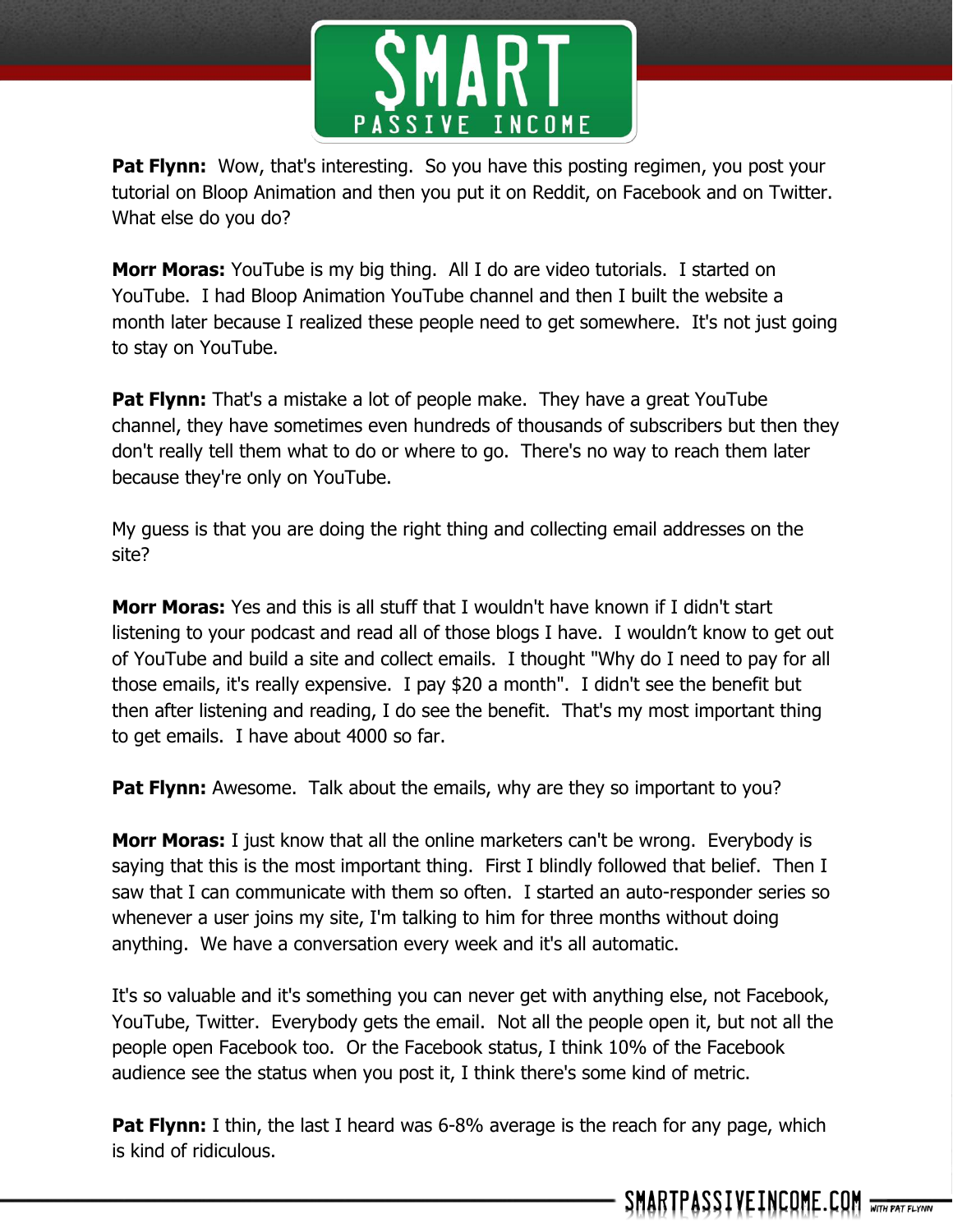

I'm glad you see the importance of email. I'm curious to know how you're using it. Beyond the auto-responder, beyond keeping in touch with people over time, what kinds of things are you sending to them? Are you using it to generate any income, for example?

**Morr Moras:** No, I'm not using the email to generate income. All of my income is based around YouTube views and ads on my website and affiliate marketing through Amazon, Bluehost and a few others. Every time I find out about some kind of service that I use, I try to see if I have an affiliate for it and I recommend it if it's relevant for my users. I don't try to sell through the email because I'm also not selling anything right now. I'm currently working on an eBook about the making of the movie. That will probably be something I'll sell later.

I feel that email is more of a communication tool to keep me on their minds so that if I do sell something or say something important, they're not going to think "Who is Bloop Animation? Why is he emailing me all of a sudden?"

I do have some tactics with the auto-responder such as my first email, "Is there anything specific you would like to see? Any tutorial you would like me to do?" and that gives me a ton of ideas for tutorials, so that's like a tutorial idea generator for me.

**Pat Flynn:** That's cool. So you don't even need to quess anymore what your audience wants, they're telling you right there.

**Morr Moras:** Yeah. I also use it to send posts. Whenever I post something new, I send an email to everybody about that specific post.

**Pat Flynn:** That's good, that's something that's very under-utilized and something I try to do more of. I know I don't use my email list as much as I should and I've had a number of people email me when I do send an email saying "Pat, these are great, I need to see more of this". So I need to listen to my audience too.

It's really important because those are people who like your stuff and sometimes they aren't subscribed via RSS or they just don't happen to be on Twitter or social media so you should absolutely be sending emails to your list if they have subscribed about your post.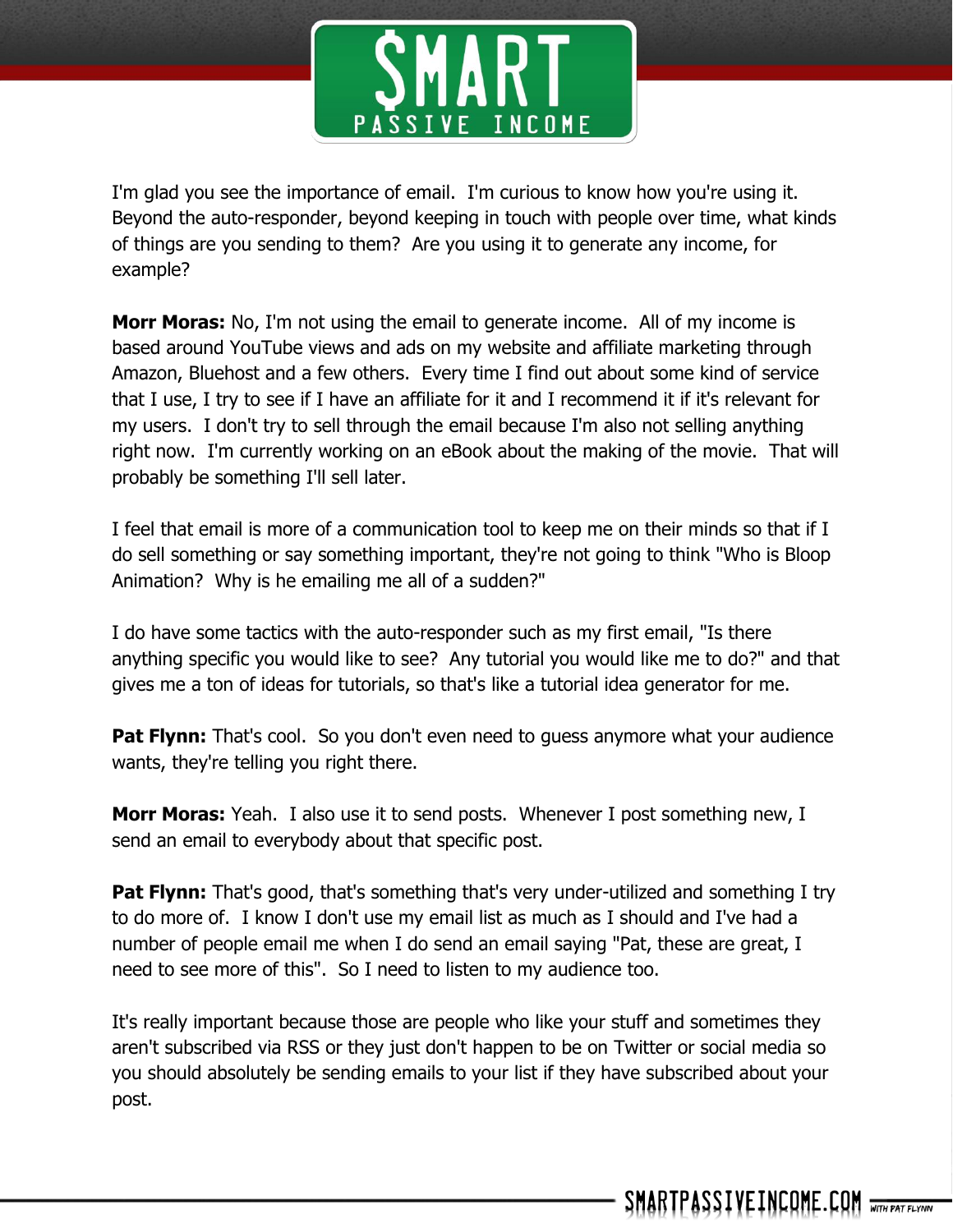

If you're worried about people getting too many emails, for example if you come out with a new post every day then that might be a little too much but you could do a recap email at the end of every week. I remember I used to subscribe to a blog at [ShoeMoney.com](http://shoemoney.com/) and he came out with a post every day for a while and I would get a re-cap email every Saturday with all the posts. Some of those I had missed or it was nice to be reminded of them so that I could go back and read them later. I do have to do much better with my email list.

**Morr Moras:** I try to keep it to no more than two a week. I don't want to be annoying with my emails. I know I'm very annoyed when I get a ton of emails.

**Pat Flynn:** What is your long term plan for Bloop Animation?

**Morr Moras:** All that I'm doing is so that I can make films and not worry about money. I think that's really hard because it's hard to focus on your personal project when there's a job to go to or when you need to make an income. I feel like if the website can completely support me financially, all I have to do is make films or those kind of fun, artistic projects, that will be amazing. That's my first step of my long term plan, to reach that point.

**Pat Flynn:** That's cool. I love that because what you're doing is you're creating, you're an artist and you're doing stuff but you're sharing how you do that along the way, which gets other people inspired to do those things, to follow your lead. What's cool is that everybody has a different way of doing their own art, so they're going to take what you taught them and put their own style and spin onto it, which I think is really cool.

**Morr Moras:** Like I did with you, this is a completely different world but you inspired me to do something in my own world.

I remember when I saw the income report, it was a shock that someone is talking about those things. Who tells people about what works for him financially? That's something that you don't see online so openly.

The movie industry is very similar that way. People in the movie industry are really trying to hide stuff from you. They don't want you to know anything about the movie, they make you sign NDAs if you work anywhere around it, so I was thinking what if I do the complete opposite of that? I gave away my storyboard in the first month. You can download it for free, you press a button and get the whole storyboard. And you know what happens at the end of the movie, that's it! I'm not trying to create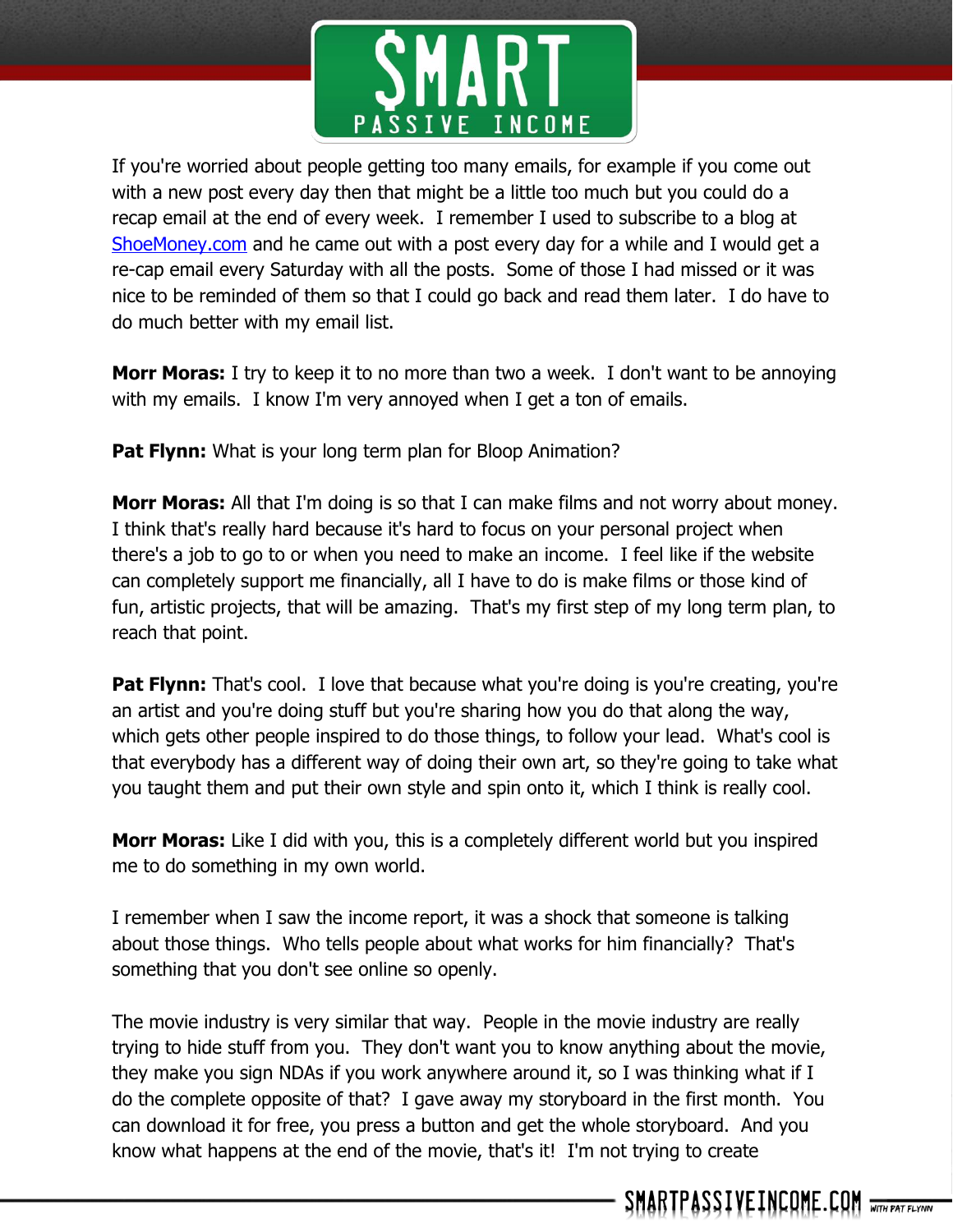

suspense. If you want to steal that idea from me, go ahead, you can spend a year of your life and steal the idea and make the same movie.

All my tricks, all my short cuts, all the stuff - I didn't want to put too much time into this and I explain why. I'm not trying to make it pretty. I'm trying to really just show what I do every day to make that film happen.

**Pat Flynn:** That's really cool. I ran across a site last week, just randomly during one of my work breaks and it was a beer crafting site. It was really interesting because he was telling everybody about everything that was going into what it took to create this beer that he'd brew in his garage at his house. It was so interesting.

I know for instance you think of the big name beer or soda companies, they have secret recipes and it's all locked up in a vault somewhere and they don't want anyone to touch it or get near it, but here we are - I'm so interested in somebody telling me everything and I could do it myself if I wanted to. I think that's really cool and if you could be the person to influence other people to do that based off your own experience and your own journey, I think that's really cool.

**Morr Moras:** Ideas are not the hard part.

**Pat Flynn:** It's the implementation.

**Morr Moras:** Yes. It's actually doing it. That's the hard part. So if you want to steal my idea, go ahead but you have to actually do it. That's not easy.

**Pat Flynn:** Absolutely, you're right. What are some of the challenges you've come across along the way? Was this always easy for you and natural? What were some of the things that were trying to stop you along the way?

**Morr Moras:** I think I do have the entrepreneurial spirit, so that wasn't hard for me to decide to want to do it. Just the day-to-day scheduling time-wise. Most of the year I do work at a studio, I do freelance animation work. If I work on my project, it has to be evenings and weekends. That's hard to do. It's hard to go and work on a 3D program in front of a computer for 10 hours and then go home and keep working on a 3D program for another 4-5 hours then go to sleep and do the same over.

That was the hardest part. Until it can become a full time thing or at least part time, it's hard to squeeze everything.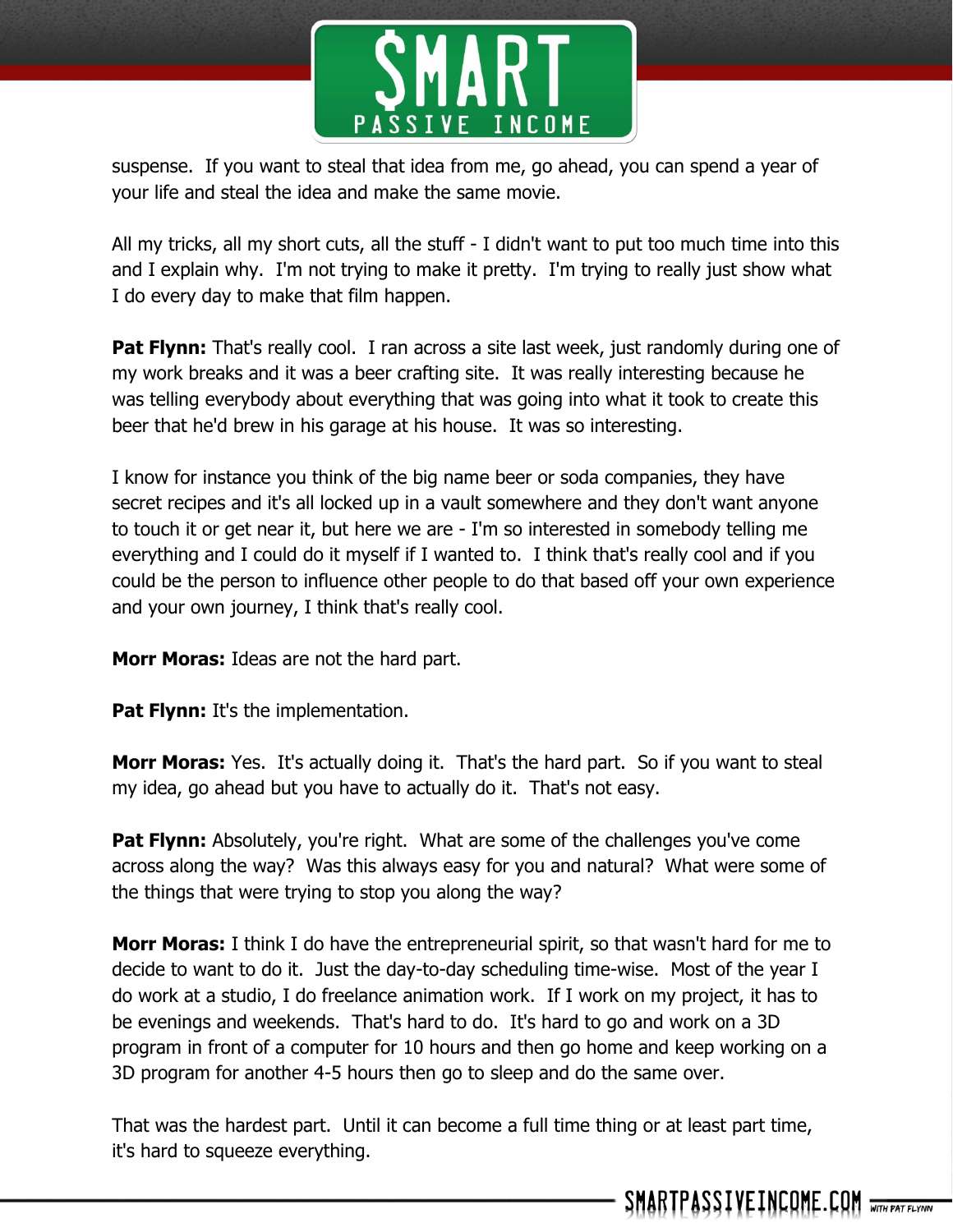

**Pat Flynn:** Before we finish the show, any final tips for anyone out there who's just looking to create and get started online, what would you recommend them to do?

**Morr Moras:** I really believe in the Steve Jobs quote of a real artist ships - I don't know if you know that quote. I really believe in just make something. If you start planning or over-thinking it or making something huge, the odds are you're not going to make it. So my tip would be if you're at all inclined to do something like that, just do something. Start something small. All I had was a YouTube channel with zero subscribers and a 'How to make an animated movie' video, that's all I had. It was enough. I just did another one the next week and then another one.

You've just got to keep doing it, I guess. The only way to fail is to stop.

**Pat Flynn:** I highly agree with that and I love that quote by Steve Jobs, real artists ship.

#### **Morr Moras:** Yes.

#### **Pat Flynn:** For sure.

Dude, thank you so much for all this great information and the inspiration and congrats on the success of what you've got going on. I can't wait to see your new film out there for the public. I got a nice little preview of it, thank you for that. It's very cool.

I'll put a link on the show notes. Hopefully we'll time this right so that it's published when that comes out so people can check it out and see what you do from an artist's perspective.

**Morr Moras:** Thanks for having me, it was really a lot of fun to have a chance to talk to you a little bit.

**Pat Flynn:** For sure, we'll talk soon and all the best to you.

**Morr Moras:** You too.

**Pat Flynn:** Thanks.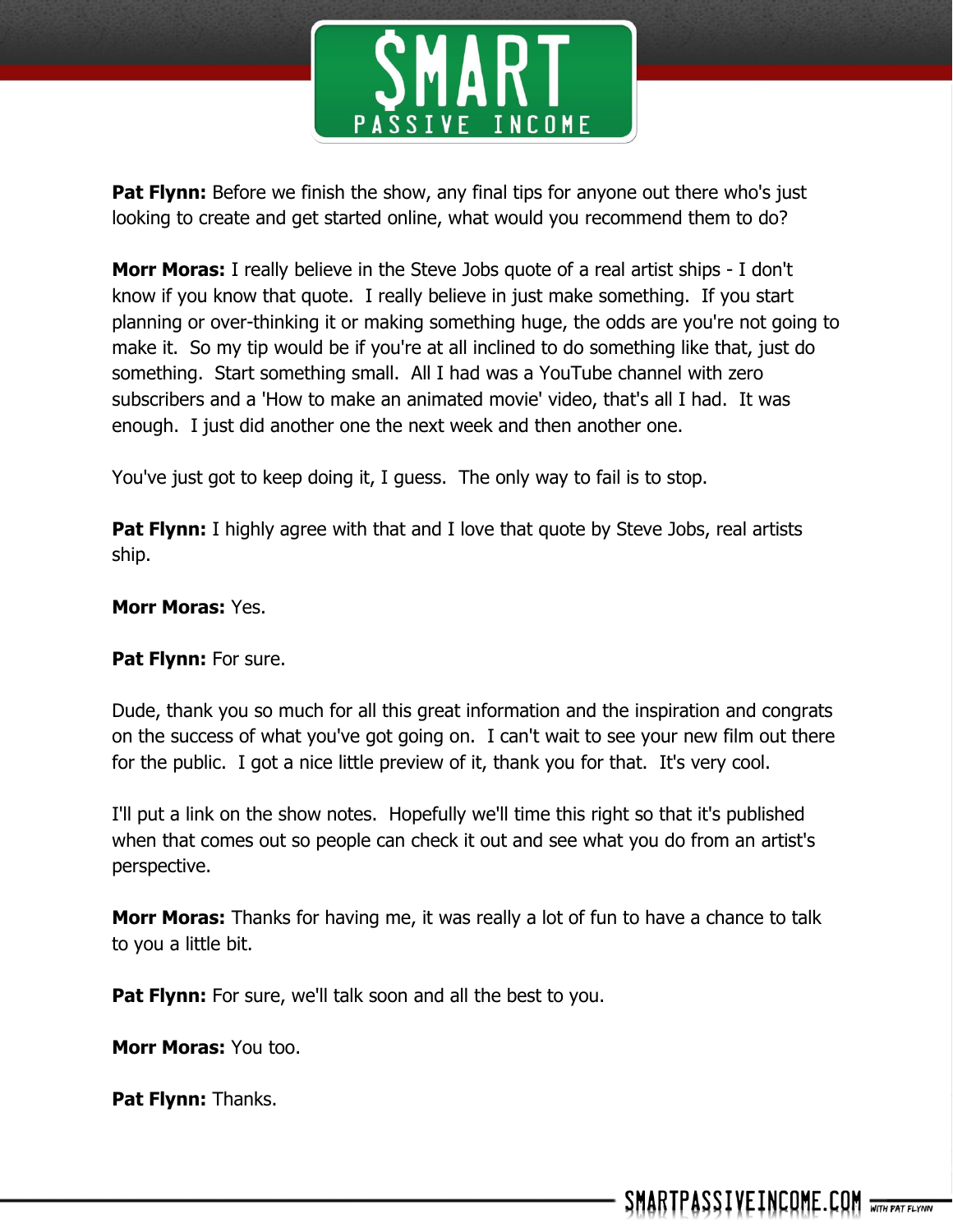

I hope you enjoyed that interview with Morr Moras from bloopanimation.com, you can get all the other links and the link to his movie [Lift Up,](https://www.youtube.com/watch?v=3WRQJyRFriI) which he talked about, which is now live on YouTube. You can find that on the show notes at [smartpassiveincome.com/session135.](http://smartpassiveincome.com/session135)

I love these quick success stories. I'm going to do a lot more of them. If you have a success story like this outside of the 'How to make money online', 'How to build an online business' space, I would love to hear from you. Shoot me an email at pat@smartpassiveincome.com. In the subject line put 'Success story' and my assistant, Jessica will read those over and forward some to me to look at that she feels will be great.

I look forward to seeing those and to perhaps contacting you, I won't be able to contact all of you, I'm sure. But I will reply to you and we'll try to set to something up to get you on the podcast as well. Not only to promote your business, that's not the purpose, the purpose is to inspire and help others and show people the way. There's a lot of people out there like you, for those of you who have gone through and were in the trenches already or are in the trenches right now.

There's a lot of people who can get and pull inspiration and education from you. Let's hear from you, again you can me, pat@smartpassiveincome.com. I would love to hear about your success story. Just one or two quick paragraphs and then we'll talk more down the road if it makes sense and I'll contact you if we're going to make that happen.

Thank you again so much. The show notes for this episode can be found at [smartpassiveincome.com/session135.](http://smartpassiveincome.com/session135)

I also want to thank today's sponsor, which is [99designs.com.](http://99designs.com/spi) One of the coolest websites out there, especially if you're doing anything with design, whether you're designing anything from a new logo to an eBook cover, T-shirts, landing pages, sales pages, whatever the case may be, if you don't have that one on one designer that you've always been working with, I would highly recommend 99designs.com.

Why? Because it's fast, easy and affordable and it's fun because what you do is you create contest around the design of your particular job. You post that job description or whatever looking to get done and then several designers from around the world will compete to design the best logo (or whatever it is that you're trying to get designed), the best thing for you.